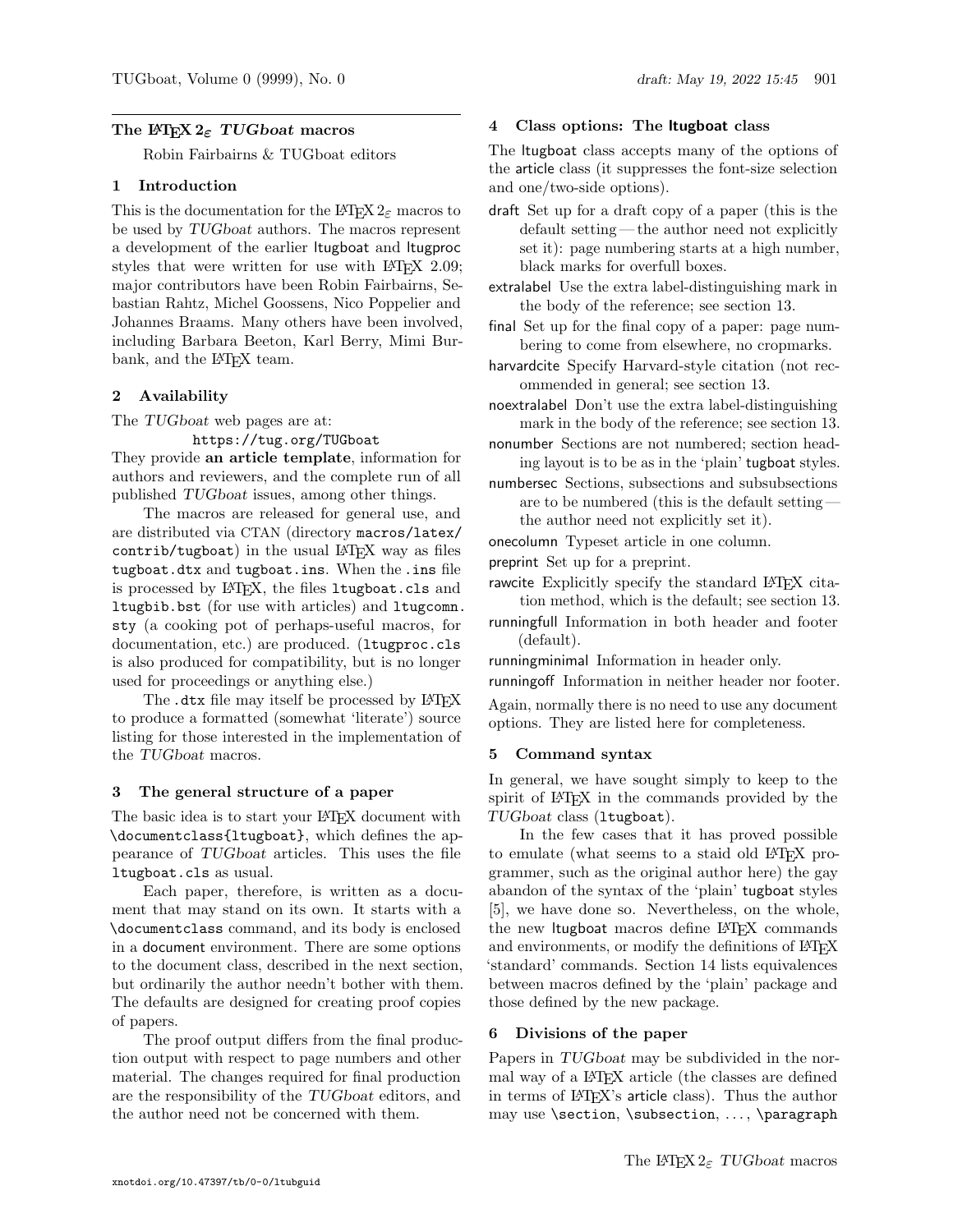commands (but \part and \subparagraph from article are suppressed, and \chapter, which doesn't even appear in the parent class, receives the same treatment).

Authors may note that the style of ordinary issues of TUGboat makes no distinction between the titles of the divisions; the visual style relies on the section numbers to indicate where the divisions lie in the hierarchy. If you use \paragraph, consider ending the paragraph label with a period; sometimes it is helpful, sometimes not.

For references to numbered sections, our style is to always use the word 'Section' in the text, e.g., Section~\ref{sec:whatever}

without worrying about whether it is technically a  $sub(sub)$ section. It's also ok to use the section sign  $\S$ , if that suits the material better.

Reference can also be made to the 'title' of divisions of the paper, whether they are numbered or not. The \nameref command (which uses the technique developed for the hyperref package [3]) permits such references; for example, the present section was introduced by:

## \section{Divisions of the paper} \label{sec:divs-paper}

and the command \nameref{sec:divs-paper} produces 'Divisions of the paper'. However, as you can see here, reusing the literal text of section titles often results in awkward results. We recommend numbered references in general.

# 6.1 Abstracts

The ltugboat class provides two environments for abstracts, abstract and longabstract. The abstract environment simply typesets its body as an un-numbered section whose title is 'Abstract'. The longabstract environment typesets its body in small text, and separates the abstract from the rest of the paper with a decorative line; this is rarely used.

Please write an abstract, however short.

# 6.2 Appendices

A paper may have appendices, which can be expressed in exactly the same way as they would be in the LATEX article class (confusing as that may be):

#### \appendix \section{This is appendix A} ...

\section{This is appendix B}

Which will produce 'section' headings similar to:

## A This is appendix A

TUGboat articles may have a small extension to this format using an appendix environment:

\begin{appendix}

\section{This is the first one}

#### ... \end{appendix}

which will produce 'section' headings similar to:

# Appendix A This is the first one

In both cases, the subsections are numbered as normal (i.e., as 'A.n' in normal TUG boat papers):

# 7 Titles, addresses and so on

The title and author(s) of a paper are quoted using commands that are familiar (in syntax, at least) to most LATEX users; the \title command is exactly that used in the standard LATEX classes. There is also  $\setminus$ shortTitle $\{\langle your\text{-}short\text{-}title\rangle\}$  to define the form used in running heads or footers; similarly \shortAuthor.

The **\author** command is used once for each co-author of the paper, and for each \author there should be a  $\ad$ ress command that gives a (postal) correspondence address. In addition (wherever possible), TUGboat likes to quote an email address for authors: for this, the \netaddress command is used. Each author may also mention a web page, using a \personalURL command, and an ORCID (from orcid.org), using \ORCID.

For example, the present paper has (approximately) this at its start:

```
\title{The \LaTeXe\ \TUB{} Macros}
\author{TUGboat editors}
\address{\TeX\ Users Group}
\netaddress{tugboat@tug.org}
\personalURL{https://tug.org/TUGboat}
\maketitle
```
Lines in the title information can get quite long. If the information being given is to be typeset as ordinary text (as in the case of the **\address** line above), it can be 'wrapped' perfectly happily, as in normal text. If one of the verbatim items (\netaddress or \personalURL commands) is going to be too wide for the column, what is the author to do? (Abbreviating the text, as in the  $\perp$  solutional URL above, is not usually an acceptable option!) Unfortunately, the % sign is an entirely acceptable element of both email addresses and URLs, so that the normal 'fall-back' isn't available. Therefore, the classes typeset these electronic addresses in an environment where some of the characters (notably '.' and '/') are treated as word-divisions for the purposes of laying out the line.

If the paper is the result of more than one author's labours, a sequence of \author, \address, \netaddress and \personalURL commands may be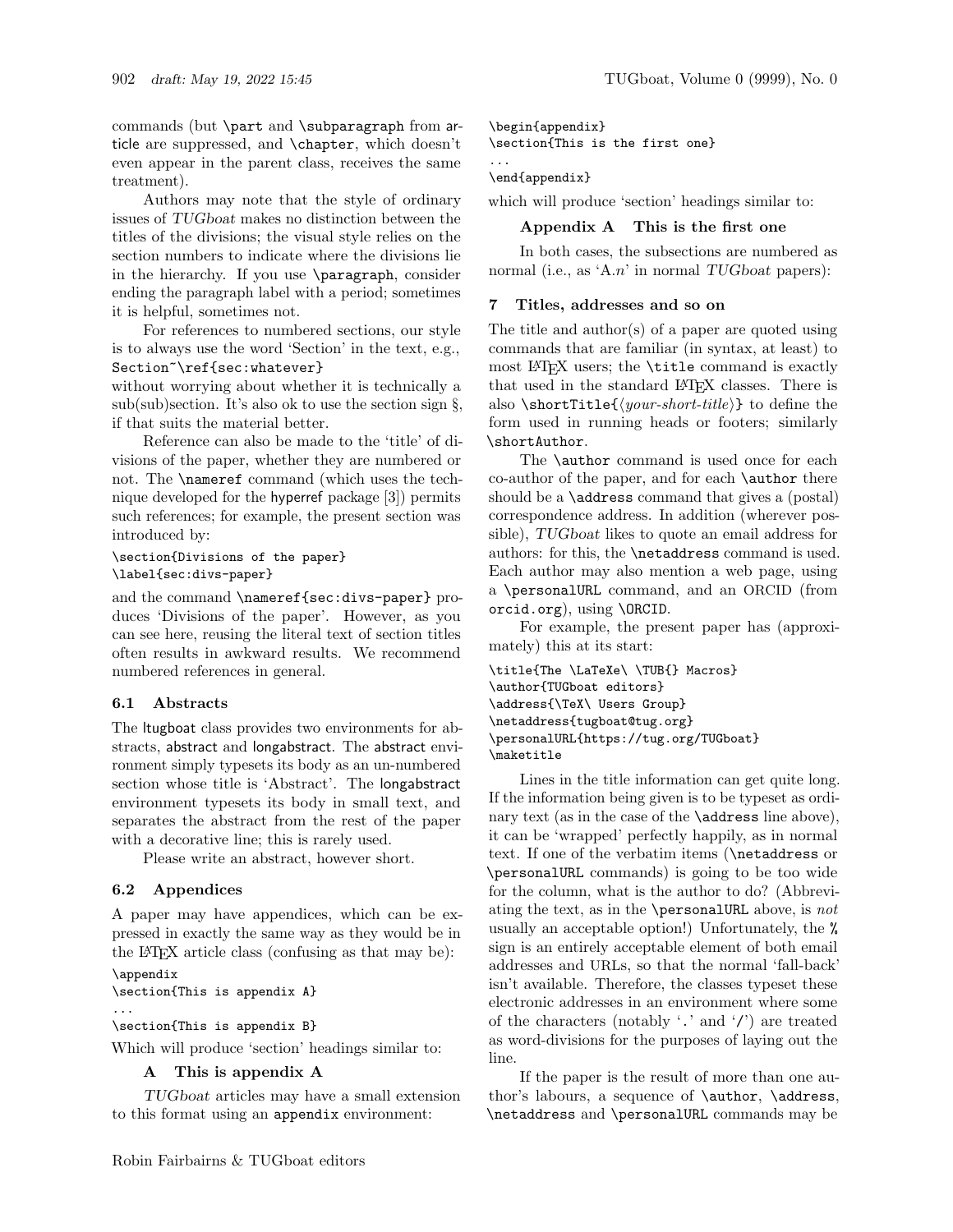given, as in the following, which comes from a paper given at TUG'95 (abbreviated):

```
\author{Michel Goossens}
\address{CN Division, CERN\\
  ...}
\netaddress{...}
\author{Sebastian Rahtz}
\address{Elsevier Science Ltd\\
  ...}
\netaddress{...}
...
```
The class files will take care of arranging author names and addresses between the \maketitle and (possibly) \makesignature commands.

## 7.1 Compilation articles

Compilation articles are written as a set of contributed parts under the general editorship of the  $\text{author}(s)$  of the article. The author of the article is presented (using \author, etc.) in the usual way, and writes the introductory text. Each contributors' part then follows. The contributor's name is quoted in the \contributor command, which is an analogue of the \author command; contributors' \address, \netaddress or \personalURL. The \contributor command opens a group in which the contribution appears, and the contributor's signature (produced with a  $\mathtt{max}$  command) closes the group. The general scheme looks like:

```
\title{Example compilation article}
\author{Robin Fairbairns}
\address{University of Cambridge ...}
\netaddress{...}
... introductory text ...
\makesignature
```
\contributor{Betsy the Dog} \address{Romsey Town, Cambridge} ... Betsy's contribution ... ... \makesignature ...

#### 8 Verbatim text

For inline verbatim text, authors should ordinarily employ the facilities of  $\mathbb{F}$ FFX itself, that is, the \verb macro. This macro, of course, is highly restricted as to its usage— primarily, it may not appear in the argument of *any* other macro, even **\footnote**.

For displayed verbatim text, the classes add a small increment to the functionality of LATEX's verbatim environment, by introducing an optional argument. The optional argument may contain commands to be executed before starting the verbatim

text; the set of commands which have useful effect is strictly limited, but the following are common:

- Font size selection commands: for example, all the display verbatim in the present paper starts with \begin{verbatim}[\small].
- The command  $\rule{1.5cm}{0.2cm}$  \ruled, which is available *only* in verbatim's optional argument, and specifies that a column-wide rule should be drawn before and after the verbatim text. (This is not the recommended style in general, but it's available for when it helps.)
- The command \makevmeta, also available only in verbatim's optional argument, and makes the construct !<...> inside verbatim execute \meta{...}. For example,

\begin{verbatim}[\small\makevmeta] The !<duration> is long ...

produces:

The  $\langle duration \rangle$  is long ...

The ! character is made a general escape character by **\makevmeta**, but <> are not made grouping characters.

• More generally, one of the  $\text{make* commands}$ ,<sup>1</sup> which change the category code of characters within the verbatim text. This is (of course) a facility that should only be used with the utmost caution.

Two caveats about these optional arguments:

- The search for the optional argument can be confused by the appearance of a [ character as the first character of the displayed verbatim. An author who wishes to start verbatim text with a  $\Gamma$  character should provide an empty optional argument (i.e., '[]') to the verbatim environment.
- The TUGboat facility is lost when any package is loaded that also defines the verbatim environment, as discussed next.

Authors may wish to use a more featureful verbatim package, such as listings [2] or fancyvrb [6]. This is ok; it just means the TUGboat optional-argument feature is not available. On the other hand, please do not use the minted package if possible; it is much harder to customize and correct at the T<sub>EX</sub> level, and the shell escape requirement is troublesome. In any case, we will almost always wish to print code listings in simple black, not colored or even grayscaled.

If you use the listings package, please specify:

 $<sup>1</sup>$  \makeescape, \makebgroup, ..., \makecomment; used, for</sup> example, as \makeescape\|.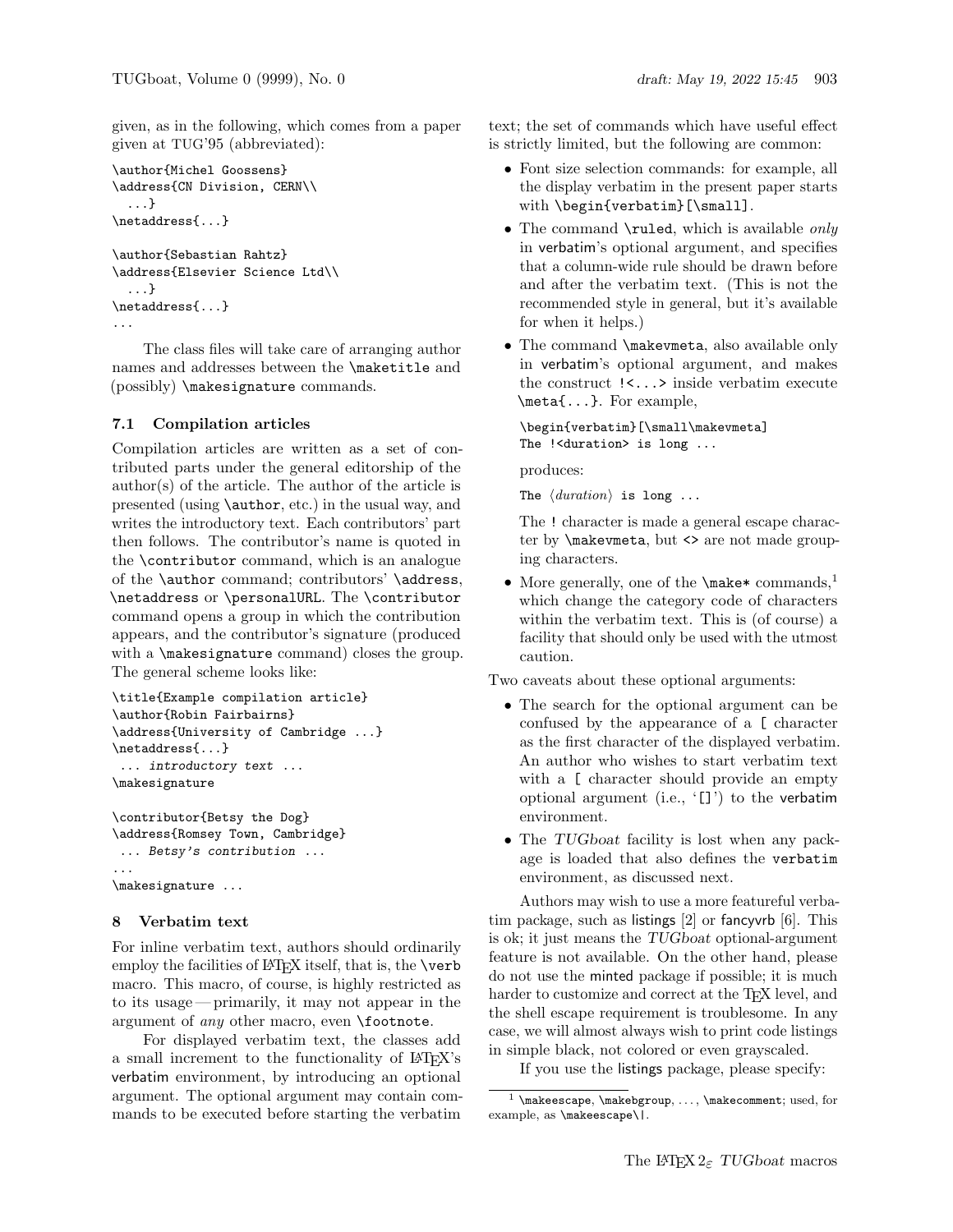```
\lstset{columns=fullflexible, keepspaces=true,
        commentstyle=\slshape,
        basicstyle=\ttfamily\small}
\lstdefinestyle{inline}
        {basicstyle=\ttfamily\normalsize}
```
Explanations:

- columns=fullflexible: The other values for the columns option don't work well in TUGboat; we want the program text to be typeset normally, not forcibly aligned into large character cells.
- keepspaces=true: However, having flexible columns makes spaces in the input not necessarily correspond to spaces in the output. That's usually desired, for alignment of the sources, hence keepspaces.
- commentstyle=\slshape: We prefer slanted to Computer Modern typewriter italic. Using regular upright typewriter for comments is fine too.
- basicstyle=...: We usually prefer \small for displayed verbatim; when using listings, it is necessary to reset inline verbatim to the normal text size.

## 9 Floating inserts

The classes do not make any change to LATEX's builtin provision for floating inserts, so that authors may generate figures and tables just as they would in any 'normal' LATEX document. Figure and table captions, and labels referring to them, are also substantially untouched.

However, since both classes typeset in two columns, authors must distinguish between the figure and table environments (which produce floats that are the same width as the column) and the figure\* and table\* (which produce floats that are the same width as the page).

#### 10 Special-purpose typesetting

The classes define a rather large set of commands for special-purpose typesetting. Some of them are available for historical reasons only, and many are only useful in somewhat restricted circumstances. For this reason, the present paper only outlines a representative, small set of the macros.

#### 10.1 Acronyms and logos

The classes provide macros that produce 'correct' representations of a large number of acronyms and logos; a small representative selection is shown in figure 1. The sample documents at tug.org/TUGboat/ location.html have a more complete list, and of course the class sources are the ultimate reference.

Authors are especially urged to note the \acro command, which is defined in the classes. The visual

| Macro             | Output                              |
|-------------------|-------------------------------------|
| $\verb \ConText $ | $_{\rm ConTrXt}$                    |
| \Cplusplus        | $C++$                               |
| <b>CTAN</b>       | <b>CTAN</b>                         |
| \eTeX             | $\varepsilon$ -TFX                  |
| \FAQ              | FAQ.                                |
| \HTML             | <b>HTML</b>                         |
| <b>\ISBN</b>      | ISBN                                |
| \KOMAScript       | KOMA-Script                         |
| <b>\LaTeXe</b>    | $\text{LFT} \times 2_{\varepsilon}$ |
| \MacOSX           | Mac OS X                            |
| \MathML           | MathML                              |
| \MF               | METAFONT                            |
| <b>\OMEGA</b>     | Ω                                   |
| <b>\PDF</b>       | PDF                                 |
| \SGML             | SGML                                |
| \TUB              | TUGboat                             |
| \TUG              | TFX Users Group                     |
| \tug              | TUG                                 |
| \XML              | XML                                 |

Figure 1: A few of the provided acronyms and logos

appearance of all-caps sequences among normal text is rather unpleasing in Computer Modern, unfortunately. Therefore, the \acro command typesets its argument one point size smaller than the surrounding text: compare 'DANTE' (\acro{DANTE}) with 'DANTE'. Many of the provided macros merely generate calls to **\acro**; two examples, **\CTAN** and **\tug** of the list in figure 1 have already been used in the present paper.

## 10.2 Assorted other markup

A small list of special typesetting commands follows; a larger set of such commands is defined in the classes.

- \Dash Typeset an em-dash, ignoring preceding and following space, surrounded by thin spaces, only breakable after the dash; this is the preferred method of specifying a dash in running text.
- $\csc{cmd}$  Typeset a control sequence name: \cs{fred} produces \fred.
- \env{environ} Typeset the command to begin an environment: \env{fred} produces \begin{fred}.
- \meta{var} Typeset meta-syntactic text: \meta{fred} produces ⟨fred⟩.
- \tubbraced{text} Typeset typewriter text in typewriter braces: \tubbraced{fred} produces {fred}.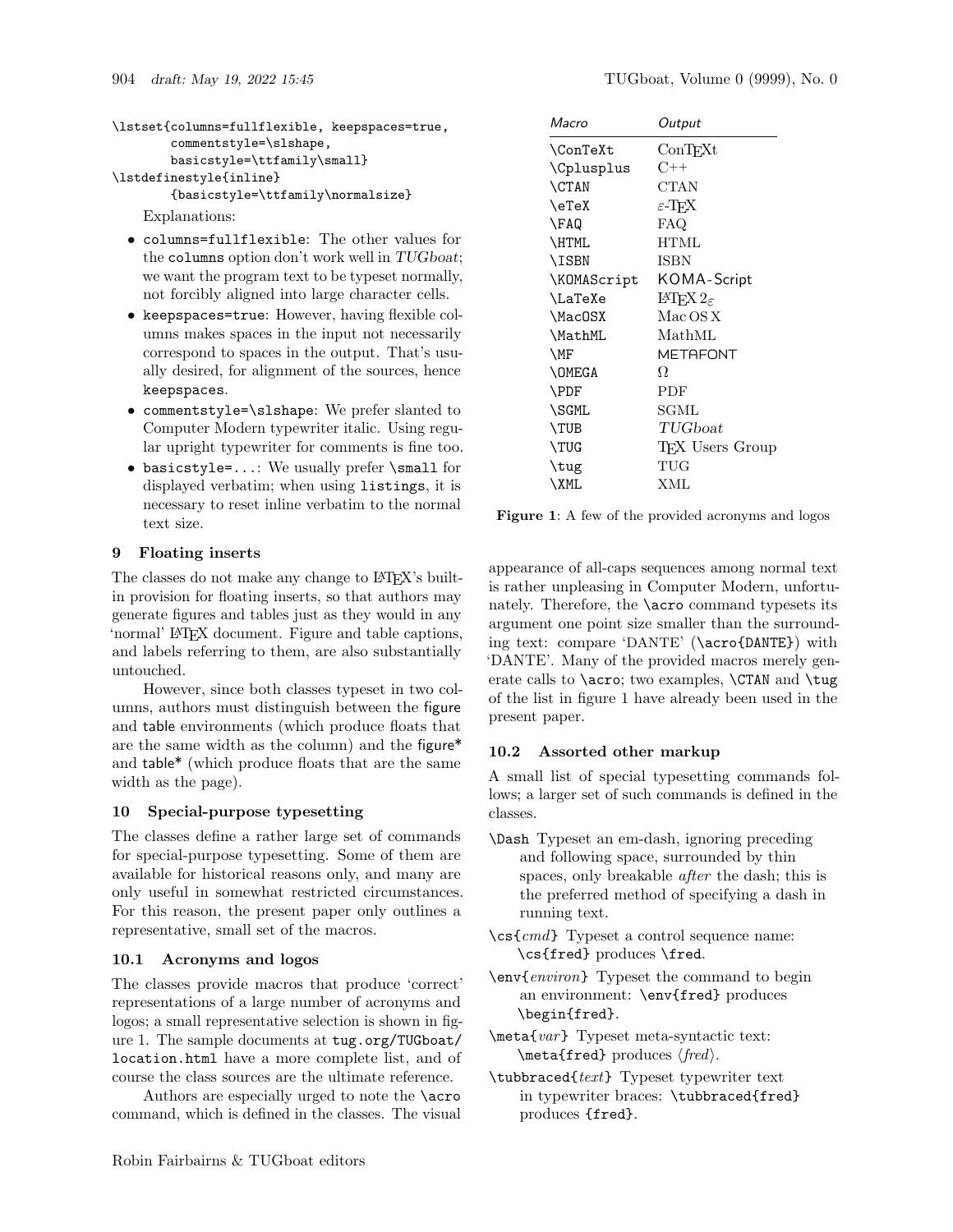$\n\theta\$  Typeset an ordinal number;  $\theta\$  is set as  $1<sup>st</sup>$ ,  $\nth{27}$  is set as  $27<sup>th</sup>$ , and so on.

For commands to typeset urls, see section 12.

#### 11 Use of packages

Being a T<sub>F</sub>X journal, authors may use both standard and non-standard external packages for their articles. The overriding criterion is that articles need to be processable on the TUGboat production computers (running current TEX Live). A sensible mechanism for submitting personal packages is by use of the filecontents environment. It's also fine to submit manuscript source with additional packages in a zip or other archive.

In general, packages currently on CTAN, and known to work with *current* LAT<sub>E</sub>X are likely to be fine. In particular, the team is happy to accept papers using packages that are supported by members of the IAT<sub>E</sub>X team.<sup>2</sup>

TUG has a policy that macro packages described in TUGboat should be available for readers to use. Since typing macros from printed sources is a tedious undertaking, authors of publicly available packages are urged to submit their macros to CTAN. If a package is only available under restricted terms, authors are requested to make this fact clear when first submitting an article to the editor.

The ltugboat class loads the package mflogo. sty [4] for typesetting the METAFONT logo. (If this package is not present by some mischance, ltugboat will emulate its important feature.)

An additional canonically-recommended package is url.sty [1], for typesetting filenames, email addresses, urls, etc.; it is being used throughout the present paper (not least in the bibliography), either on its own or via hyperref.

Although not necessarily recommended in all cases, many additional packages are commonly used. To mention a few:

- microtype can help reduce overfull boxes and improve appearance;
- hyperref supports live and internal hyperlinks, outlines, and many other features.

#### 12 Typesetting urls

As mentioned above, please load either  $ur1$  or (preferably) hyperref so that reasonable line breaking of urls can happen.

Furthermore, for the printed (visible) TUGboat page, nowadays we typically prefer to omit a leading http:// or https://. But for the link to actually

work in the output PDF or HTML, the protocol is required (or it appears to be a local filesystem path). Therefore the ltugboat class provides (as of version 2.23, released March 2020) commands \tbsurl for https and  $\thinspace\$ tbhurl for http. $^3$ 

For example, \tbsurl{tug.org} typesets the text 'tug.org' (with the usual url line breaks) as a link to https://tug.org.

Similarly, \tbhurl{example.org} typesets the text 'example.org' as a link to http://example. org.

The correct protocol can be explicitly specified, and will also be stripped for display. That is, \tbsurl{https://tug.org} also works. This can be particularly useful for bibliographies. However, an incorrect protocol (http with \tbsurl or the converse) will not be stripped, and will generate an invalid url. That's ok because such an inconsistent specification cannot be handled reliably.

\tbsurl and \tbhurl only add the protocol and make live links if hyperref is loaded. Without hyperref, they are merely synonyms for  $\url.$  This is ok, and we still request that the protocol not be included; if live links are not being produced in the output, the printed url without the protocol suffices. (When a user copies/pastes url text into a browser, it will normally work.)

Two shortcut macros: \tbsfootnoteurl and \tbhfootnoteurl make a ragged-right footnote with the respective \tbXurl command. We recognize that sometimes the best option is to put urls in footnotes. However, when it's sensible, writing them as either parentheticals in the main text or in bibliography entries is preferred, to ease page breaking.

For ftp, rsync, and other protocols, it is best to always include them explicitly and use \url:

\url{ftp://tug.org},

\url{rsync://tug.org}, etc.

## 12.1 Url shortcuts

Another aspect of urls: the TUG web server supports a shortcut url mechanism,  $tug.org/1/\langle ident \rangle$ , where  $\langle ident \rangle$  can be any tag, similar to tinyurl.com and similar sites. The idea is that tug.org shortcuts can be used in TUGboat articles needing to link to excessively long and/or unstable web resources; then we update the shortcut if needed, and not worry that a commercial shortcut provider will disappear.

The only way to create a tug.org/1/ shortcut is by request, which we are happy to receive.

<sup>&</sup>lt;sup>2</sup> Those in the LAT<sub>EX</sub> base distribution, or one of those in the macros/latex/required sub-tree on CTAN.

<sup>3</sup> They are wrappers around \hyper@linkurl, and are due to Ulrike Fischer. https://github.com/latex3/hyperref/ issues/125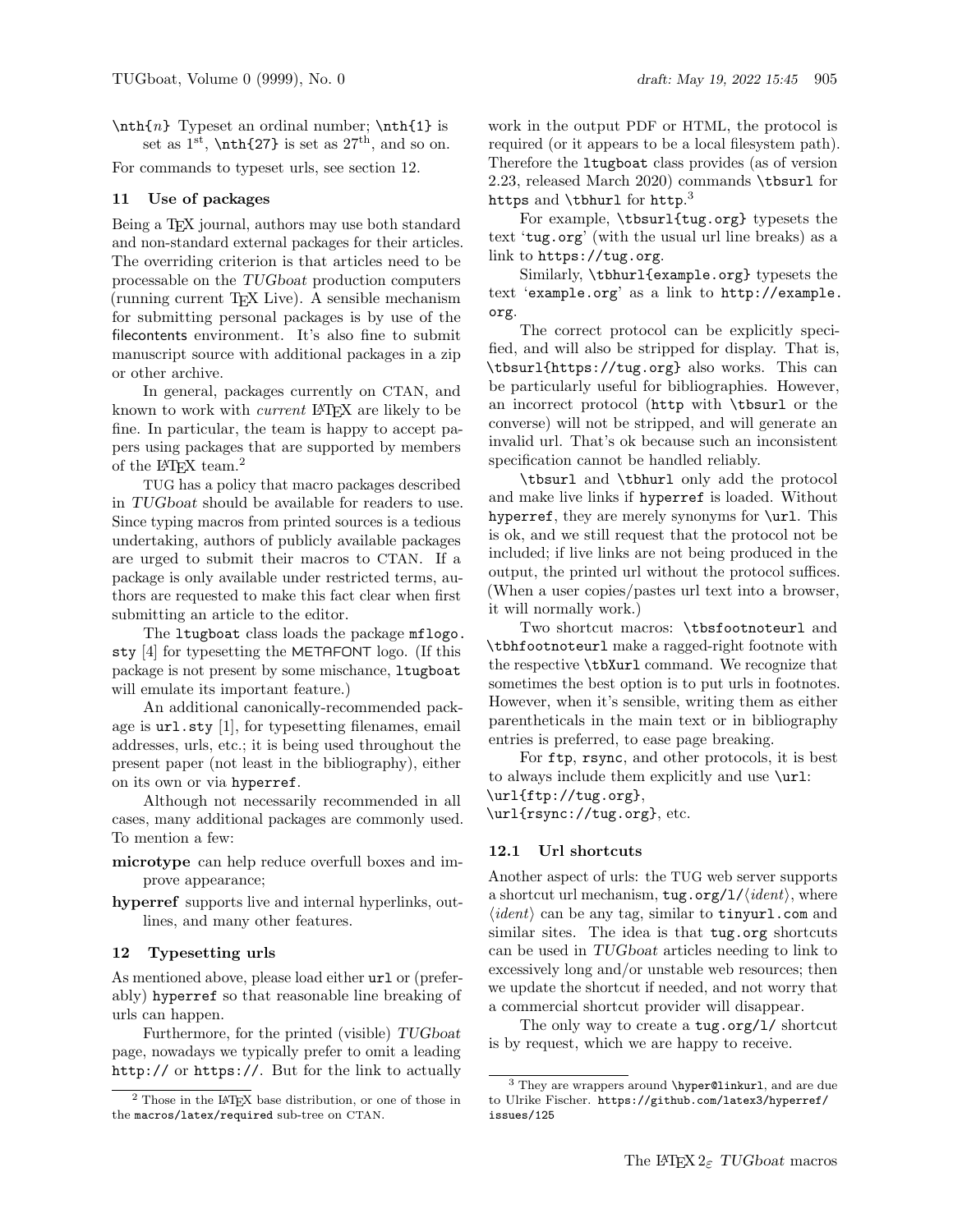#### 13 Bibliography

In short: our basic recommendation for handling bibliographies is to use BIBTFX and the tugboat bibliography style. No document options are needed or recommended. All that is required in the article source (as in the template available from tug.org/ TUGboat) is the following:

#### \bibliographystyle{tugboat} \bibliography{yourbibfile}

If you don't have tugboat.bst, which was released in 2018, it's fine to use plain or abbrv. If you do have it, though, you may enjoy the following small but useful features:

- It is based on abbrvurl.bst (see ctan.org/pkg/ urlbst),
- and thus supports url and doi fields, among others. Please use url instead of putting urls in the note field, where possible. Also, please don't bother to include "access date" information for TUGboat; we find that extraneous.
- The url field is ignored if either the howpublished or doi field is present. In practice we observe that people put the same information in all those fields, and we don't want to typeset redundant information.
- Does even more abbreviating than abbrv, such as printing only two author names (plus "et al.") if there are more than four authors (thanks to Mico Loretan and Oren Patashnik).
- New field bookauthor for the @incollection and @inproceedings allows for citing a part, written by author X, of a publication written by author Y, and not just edited by Y.
- For the @misc entry type, editor is accepted as well as author.
- Defines entry types @online and @software as aliases for @misc.
- Defines an @ctan entry type to reference packages on CTAN, following the fields output by the ctanbib script (in the package of the same name, ctan.org/pkg/ctanbib).
- For completeness only: tugboat.bst provides editor-intended fields newpage to force a page break after the current item, urlnewline to force a line break before the url value, and journaltie to output a tie instead of space after the journal value. As editors, we've found that these presentation tweaks can be desirable for the final typeset output. Authors need not worry about them.

If you use BibTEX, feel free to take advantage of the accumulated bibliography of TUGboat itself (info/tugboat.bib on CTAN), and the other compilations by Nelson Beebe in that same directory.

By the way, we recommending using commas to terminate all fields in .bib files, including the last one in an entry. That makes it one less thing to worry about when changing fields around in the source.

Bibliographies can be difficult to typeset at the best of times. LAT<sub>F</sub>X sets  $\simeq$  when typesetting the bibliography, but this typically leads to unpleasant output with TUGboat's narrow columns. The author can specify typesetting parameters using the command \SetBibJustification. The classes remain \sloppy by default, but the author may (for example) say:

#### \SetBibJustification{\raggedright}

as the present article does, to often achieve somewhat better results.

A last note for references: for TUGboat issues, please use the format volno : issno, e.g., "TUGboat 32:1" for volume 32, number 1.

#### 13.1 Non-recommended bibliography facilities

The preceding gives the bibliography recommendations for current TUGboat articles. If, for whatever reason, you do not wish to follow those recommendations, this section is about some of the myriad historical and other possibilities.

Notwithstanding that general recommendation for the tugboat (falling back to plain)  $BIBTFX$  style, TUGboat's Harvard-style citation support may be selected by specifying harvardcite as an option of the \documentclass command.<sup>4</sup> If your article demands Harvard-style citations, you may prefer to load natbib or similar instead of using TUGboat's facilities; that's fine.

This basic citation format is 'author(s), year', but the macros are capable of many variations. This in turn places somewhat of a load on the author to use the correct citation macro. The macros available are shown in figure 2; the figure assumes an entry in the bibliography with authors Tom, Dick, and Harry, and with a 1990 date.

Furthermore, if Tom, Dick, and Harry are a prolific team, there can easily be more than one reference to their work in one year. In such a case, the citations will be (Tom, Dick, and Harry, 1990a), (Tom, Dick, and Harry, 1990b), and so on. These extra 'a', 'b', etc., tags may also appear in the references section

<sup>4</sup> The macros used derive rather directly from the 'harvard' styles written by Glenn Paulley and later maintained by Peter Williams; the BIBTEX style derives from one developed by Patrick Daly.